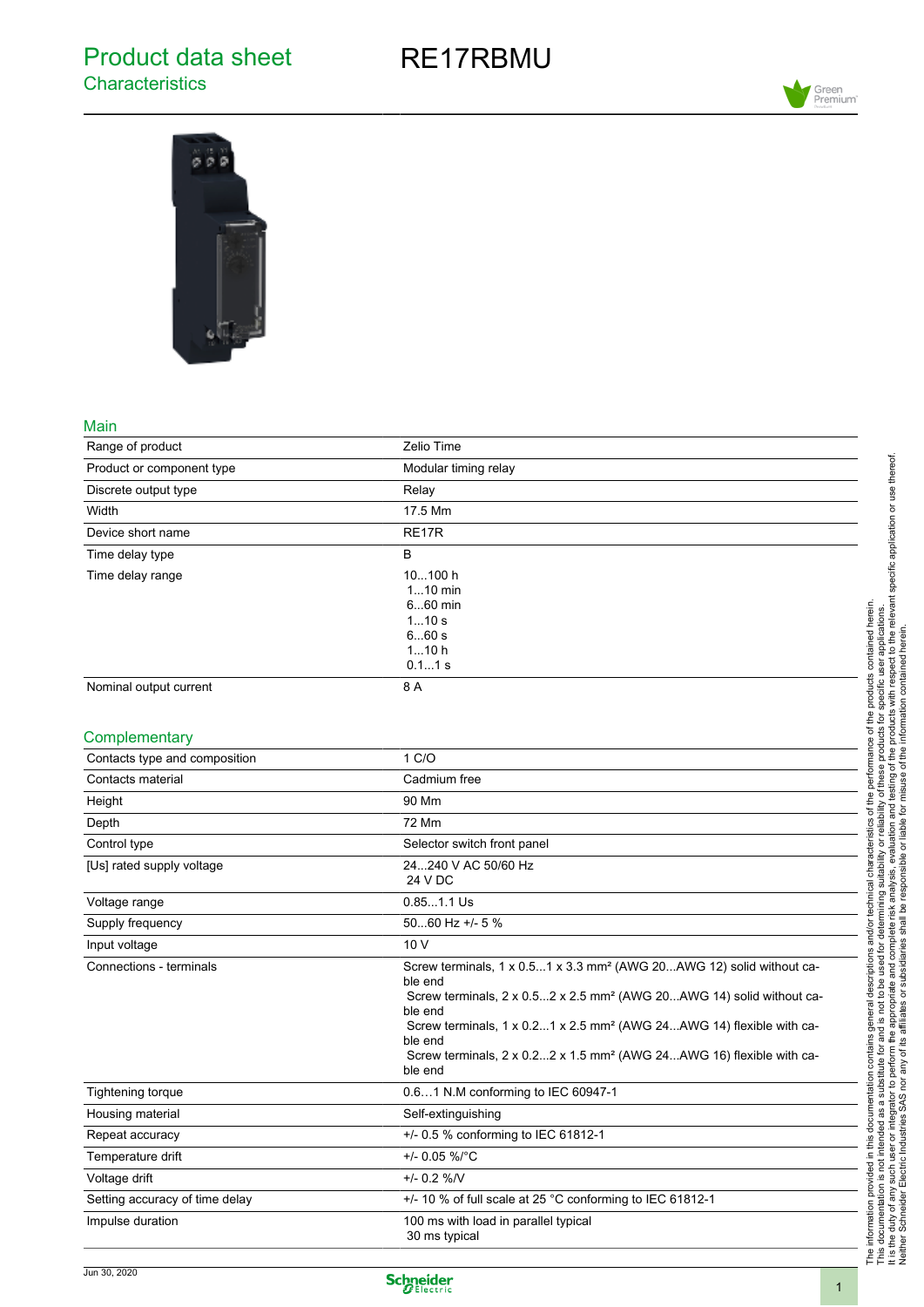| Insulation resistance                  | 100 MOhm at 500 V DC conforming to IEC 60664-1                                                                                                                                                                                                                           |
|----------------------------------------|--------------------------------------------------------------------------------------------------------------------------------------------------------------------------------------------------------------------------------------------------------------------------|
| Reset time                             | 120 Ms on de-energisation typical                                                                                                                                                                                                                                        |
| On-load factor                         | 100 %                                                                                                                                                                                                                                                                    |
| Power consumption in VA                | 032 VA at 240 V AC                                                                                                                                                                                                                                                       |
| Maximum power consumption in W         | 0.6 W at 24 V DC                                                                                                                                                                                                                                                         |
| Minimum switching current              | 10 MA at 5 V DC                                                                                                                                                                                                                                                          |
| Maximum switching current              | 8 A AC/DC                                                                                                                                                                                                                                                                |
| Maximum switching voltage              | 250 V AC                                                                                                                                                                                                                                                                 |
| Breaking capacity                      | 2000 VA                                                                                                                                                                                                                                                                  |
| Operating rate in Hz                   | 10 Hz                                                                                                                                                                                                                                                                    |
| <b>Electrical durability</b>           | 100000 Cycles (8 A at 250 V AC maximum) for resistive load                                                                                                                                                                                                               |
| Mechanical durability                  | 10000000 Cycles                                                                                                                                                                                                                                                          |
| Dielectric strength                    | 2.5 KV 1 mA/1 minute 50 Hz conforming to IEC 61812-1                                                                                                                                                                                                                     |
| [Uimp] rated impulse withstand voltage | 5 KV during 1.2/50 µs                                                                                                                                                                                                                                                    |
| Maximum delay response                 | 100 Ms                                                                                                                                                                                                                                                                   |
| Marking                                | <b>CE</b>                                                                                                                                                                                                                                                                |
| Creepage distance                      | 4 kV/3 conforming to IEC 60664-1                                                                                                                                                                                                                                         |
| Safety reliability data                | $MTTH = 296.8$ years<br>$B10d = 270000$                                                                                                                                                                                                                                  |
| Mounting position                      | Any position in relation to normal vertical mounting plane                                                                                                                                                                                                               |
| Mounting support                       | 35 mm DIN rail conforming to EN/IEC 60715                                                                                                                                                                                                                                |
| Local signalling                       | LED indicator for on steady: relay energised, no timing in progress<br>LED indicator for flashing: timing in progress 80 % ON and 20 % OFF<br>LED indicator for pulsing: relay de-energised, no timing in progress (except func-<br>tion Di-D, Li-L) 5 % ON and 95 % OFF |
| Net weight                             | $0.07$ Kg                                                                                                                                                                                                                                                                |
| Time delay type                        | B                                                                                                                                                                                                                                                                        |
| Functionality                          | Pulse signal                                                                                                                                                                                                                                                             |
| Compatibility code                     | <b>RE17</b>                                                                                                                                                                                                                                                              |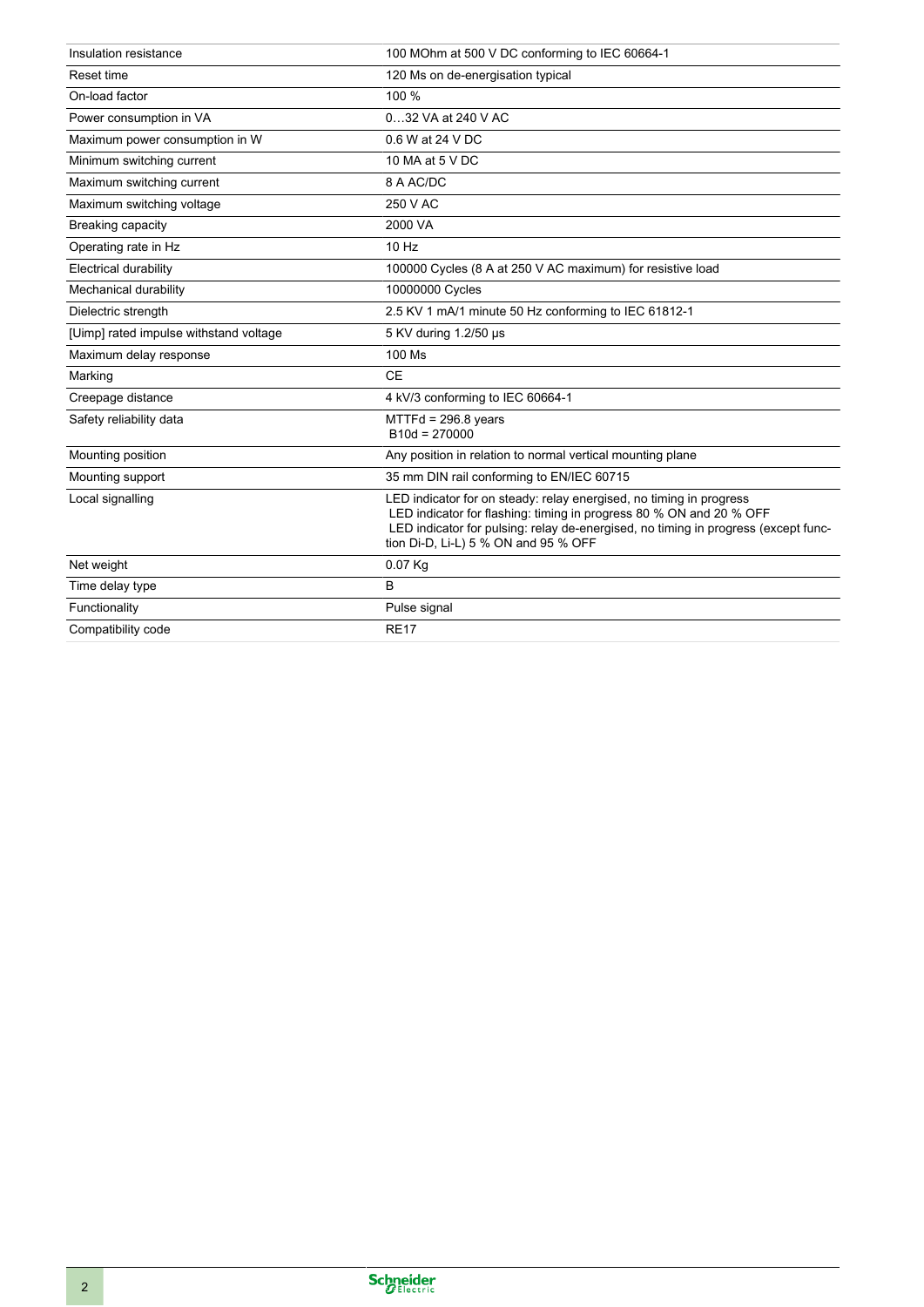#### Environment

| Immunity to microbreaks               | 20 Ms                                                                                                                                                                                                                                                                                                                                                                                                                                                                                                                                                                                                                                                                                                                                                                                                                                                                                                                                                                                                                                                                                                                                                              |
|---------------------------------------|--------------------------------------------------------------------------------------------------------------------------------------------------------------------------------------------------------------------------------------------------------------------------------------------------------------------------------------------------------------------------------------------------------------------------------------------------------------------------------------------------------------------------------------------------------------------------------------------------------------------------------------------------------------------------------------------------------------------------------------------------------------------------------------------------------------------------------------------------------------------------------------------------------------------------------------------------------------------------------------------------------------------------------------------------------------------------------------------------------------------------------------------------------------------|
| Standards                             | 2006/95/EC<br>EN 61000-6-2<br>EN 61000-6-3<br>EN 61000-6-4<br>IEC 61812-1<br>EN 61000-6-1<br>2004/108/EC                                                                                                                                                                                                                                                                                                                                                                                                                                                                                                                                                                                                                                                                                                                                                                                                                                                                                                                                                                                                                                                           |
| <b>Product certifications</b>         | GL<br><b>CULus</b><br><b>CSA</b>                                                                                                                                                                                                                                                                                                                                                                                                                                                                                                                                                                                                                                                                                                                                                                                                                                                                                                                                                                                                                                                                                                                                   |
| Ambient air temperature for storage   | $-3060 °C$                                                                                                                                                                                                                                                                                                                                                                                                                                                                                                                                                                                                                                                                                                                                                                                                                                                                                                                                                                                                                                                                                                                                                         |
| Ambient air temperature for operation | $-2060 °C$                                                                                                                                                                                                                                                                                                                                                                                                                                                                                                                                                                                                                                                                                                                                                                                                                                                                                                                                                                                                                                                                                                                                                         |
| IP degree of protection               | IP20 (terminal block) conforming to IEC 60529<br>IP40 (housing) conforming to IEC 60529<br>IP50 (front panel) conforming to IEC 60529                                                                                                                                                                                                                                                                                                                                                                                                                                                                                                                                                                                                                                                                                                                                                                                                                                                                                                                                                                                                                              |
| Vibration resistance                  | 20 m/s <sup>2</sup> (f= 10150 Hz) conforming to IEC 60068-2-6                                                                                                                                                                                                                                                                                                                                                                                                                                                                                                                                                                                                                                                                                                                                                                                                                                                                                                                                                                                                                                                                                                      |
| Shock resistance                      | 15 gn for 11 ms conforming to IEC 60068-2-27                                                                                                                                                                                                                                                                                                                                                                                                                                                                                                                                                                                                                                                                                                                                                                                                                                                                                                                                                                                                                                                                                                                       |
| Relative humidity                     | 93 % without condensation conforming to IEC 60068-2-30                                                                                                                                                                                                                                                                                                                                                                                                                                                                                                                                                                                                                                                                                                                                                                                                                                                                                                                                                                                                                                                                                                             |
| Electromagnetic compatibility         | Electrostatic discharge immunity test: (in contact), level 3, 6 kV, conforming-<br>to IEC 61000-4-2<br>Electrostatic discharge immunity test: (in air), level 3, 8 kV, conforming-<br>to IEC 61000-4-2<br>Susceptibility to electromagnetic fields: (80 MHz to 1 GHz), level 3, 10 V/m, con-<br>forming to IEC 61000-4-3<br>Electrical fast transient/burst immunity test: (capacitive connecting clip), lev-<br>el 3, 1 kV, conforming to IEC 61000-4-4<br>Electrical fast transient/burst immunity test: (direct), level 3, 2 kV, conforming-<br>to IEC 61000-4-4<br>1.2/50 µs shock waves immunity test: (differential mode), level 3, 1 kV, conform-<br>ing to IEC 61000-4-5<br>1.2/50 us shock waves immunity test: (common mode), level 3, 2 kV, conforming-<br>to IEC 61000-4-5<br>Conducted RF disturbances: (0.1580 MHz), level 3, 10 V, conforming-<br>to IEC 61000-4-6<br>Voltage dips and interruptions immunity test: (1 cycle), 0 %, conforming-<br>to IEC 61000-4-11<br>Voltage dips and interruptions immunity test: (25/30 cycles), 70 %, conforming-<br>to IEC 61000-4-11<br>Conducted and radiated emissions: , class B, conforming to EN 55022 |

#### Packing Units

| Unit Type of Package 1       | <b>PCE</b>      |
|------------------------------|-----------------|
| Number of Units in Package 1 |                 |
| Package 1 Weight             | 77 G            |
| Package 1 Height             | 8 Cm            |
| Package 1 width              | 2.7 Cm          |
| Package 1 Length             | 9.5 Cm          |
| Unit Type of Package 2       | S <sub>02</sub> |
| Number of Units in Package 2 | 40              |
| Package 2 Weight             | 3.822 Kg        |
| Package 2 Height             | 15 Cm           |
| Package 2 width              | 30 Cm           |
| Package 2 Length             | 40 Cm           |

### Offer Sustainability

| Sustainable offer status   | Green Premium product                                                                 |
|----------------------------|---------------------------------------------------------------------------------------|
| <b>EU RoHS Directive</b>   | Pro-active compliance (Product out of EU RoHS legal scope) EPEU RoHS Decla-<br>ration |
| Mercury free               | Yes                                                                                   |
| RoHS exemption information | <b>EP</b> Yes                                                                         |
| China RoHS Regulation      | China RoHS Declaration                                                                |